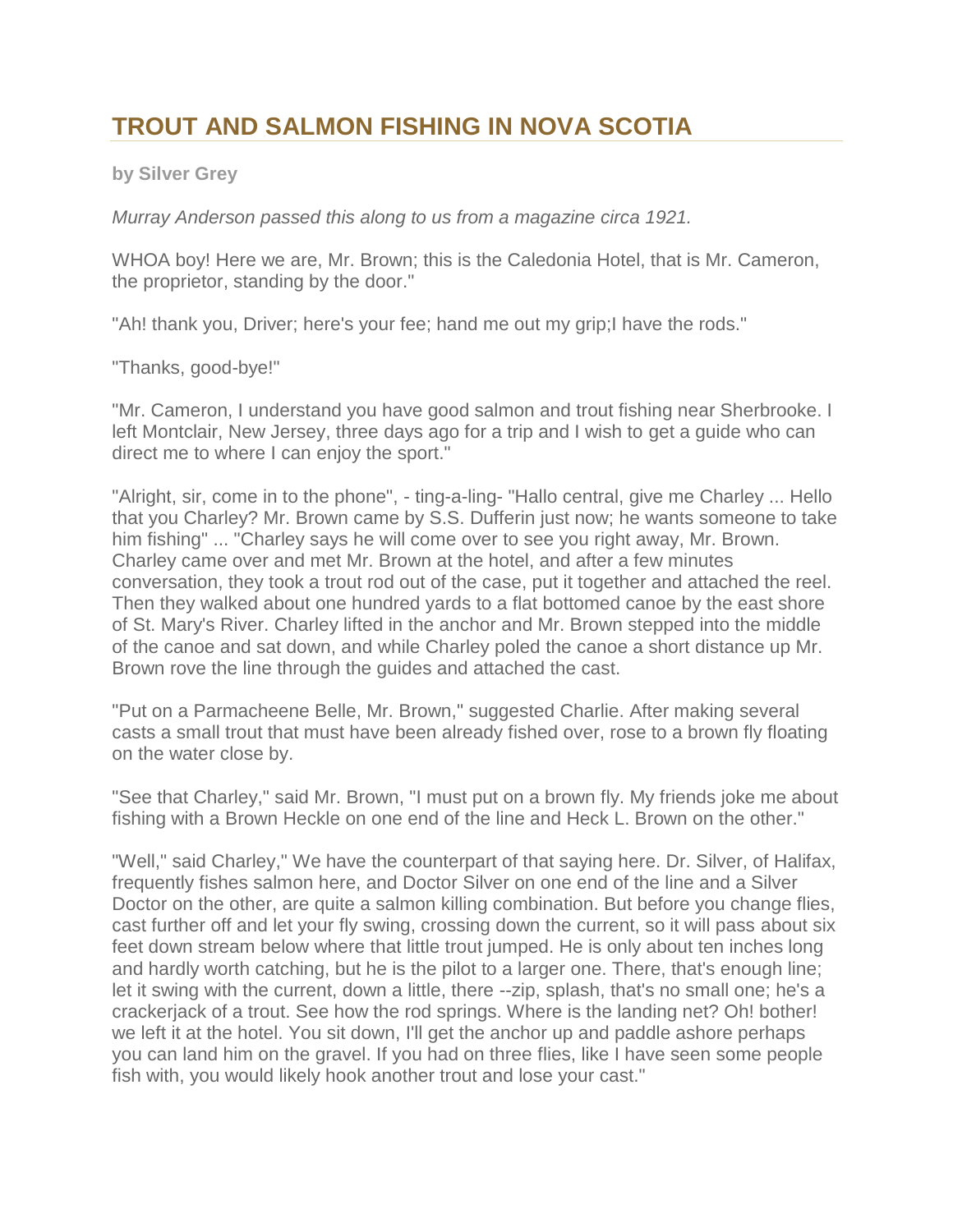Handling the trout slow and easy we get that trout into the canoe and he measured 19 inches long and weighed 2 lb. 12 oz. "he's a beauty, Charley, ain't he?" "Yes he's alright, but his mate is waiting for you in the same place." "How do you know that?" "I know it by the little trout; he is still jumping in that shoal water and afraid to drop down stream to the deeper place where the big trout may get under him and end his days. I'll steady the canoe so you can cast over the same spot."

After two or three casts, zip, zs, zs, again and again the rod doubled and sprung to the furious attempts the trout made to escape. A ten and half split bamboo rod, well handled, proved too much for trout generalship and soon they both lay in beauty, side by side, nearly of the same size, and of the same beauty.

"Do you want to get the little one now? He has shifted further down and in."

"No, he has shown us where the big ones were. We'll go to the hotel now and after supper we will try for a salmon."

"Alright, I think I had better take the canoe up stream now, so as not to frighten the salmon just before fishing for them."

After taking the canoe up stream about four hundred yards they then went to the hotel and put the two trout in the ice house. After supper they assembled a fourteen foot rod, and not forgetting the gaff, walked up the shore to the canoe, and paddling out into the river within casting reach of two places frequently occupied by salmon, anchored, and after putting on a Silver Doctor and casting with a short line above the nearest place and gradually lengthening the line, tried both places several times without any sign of salmon. After trying Jock Scott, Durham Ranger and Dusty Miller over all the stream within reach, they concluded to move further down stream, when after the line was reeled in and the anchor about to be lifted they heard and saw the splash of a salmon about forty feet down stream from where they were.

"I must have fished over him Charley," observed Mr. Brown. " Yes, you did: perhaps you had better try a Sliver Grey and I will fold a small piece of sheet lead on the line just above the cast. This current seems to keep the fly too near the surface."

After changing the fly and putting on the lead, it required several cast to get the feel of the weighted line, so as to ensure casting near enough to the salmon without frightening it. Then by casting about ten feet to the right of where the salmon splashed and allowing it to sweep across the stream and drawing slowly up, the line came taut.

"I'm fast on bottom, Charley." "Oh, that's too bad; try to get your line in without disturbing the salmon; reel in tight, but keep the tip of your rod well up in the air."

After reeling in tight the line began to come in until some ten or fifteen feet of line had been reeled in. The line suddenly slacked, then tightened again and out of the water, near a length of himself, came a magnificent salmon. Tsz, zs, zs, went the reel.